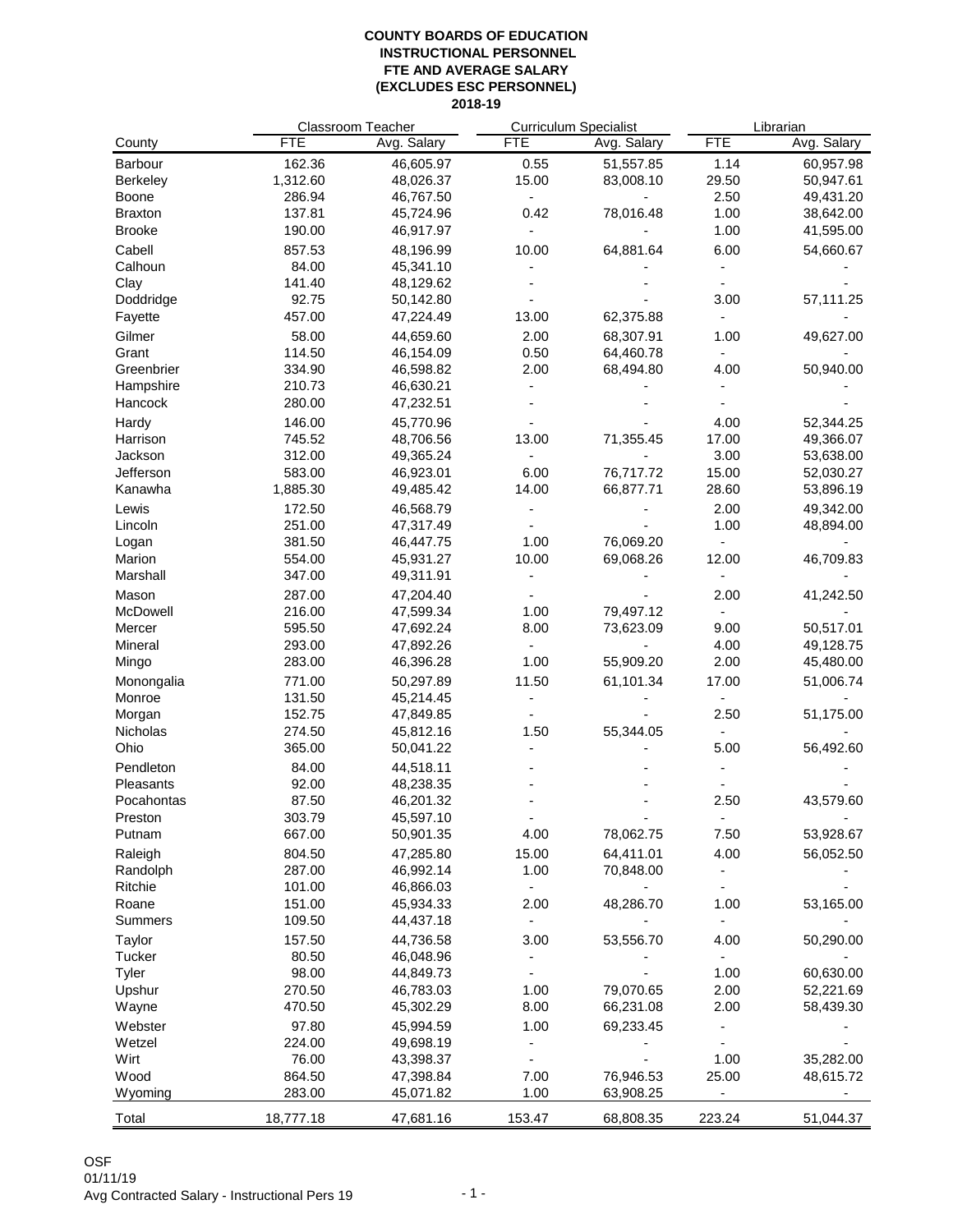|                     | Psychologist   |                        |              | Attendance Director    | Speech Language Pathologist |                        |
|---------------------|----------------|------------------------|--------------|------------------------|-----------------------------|------------------------|
| County              | <b>FTE</b>     | Avg. Salary            | <b>FTE</b>   | Avg. Salary            | <b>FTE</b>                  | Avg. Salary            |
| Barbour             | 1.00           | 65,358.98              | 0.50         | 76,736.40              | 2.50                        | 51,524.20              |
| Berkeley            | 11.00          | 68,626.22              | 1.00         | 98,877.88              | 34.00                       | 66,295.96              |
| Boone               | 1.00           | 63,428.00              | 1.00         | 70,578.00              | 5.00                        | 61,181.00              |
| <b>Braxton</b>      | 2.00           | 45,660.50              | 1.00         | 78,546.64              |                             |                        |
| <b>Brooke</b>       | 1.00           | 62,896.90              | 0.50         | 106,007.16             | 10.00                       | 52,084.20              |
| Cabell              | 5.00           | 60,161.64              | 1.00         | 102,554.73             | 26.00                       | 55,134.08              |
| Calhoun             | 1.00           | 46,990.00              | 0.50         | 59,660.80              |                             |                        |
| Clay                | 2.51           | 59,093.03              | 0.30         | 72,524.40              | 1.60                        | 70,750.00              |
| Doddridge           | 2.00           | 71,667.57              | 1.50         | 80,041.75              | 2.00                        | 53,353.00              |
| Fayette             | 3.00           | 58,297.51              | 1.00         | 91,331.16              | 5.50                        | 56,752.89              |
| Gilmer              | 1.00           | 48,625.90              | 0.50         | 75,650.40              |                             |                        |
| Grant               | 1.00           | 46,102.00              | 0.50         | 78,079.06              | 2.00                        | 45,588.78              |
| Greenbrier          |                |                        | 1.00         | 74,855.34              | 5.50                        | 48,980.27              |
| Hampshire           | 1.00           | 59,991.99              | 0.50         | 70,708.00              | 2.00                        | 65,188.00              |
| Hancock             | 2.00           | 50,390.50              | 1.00         | 55,259.00              | 9.00                        | 53,120.78              |
| Hardy               | 1.00           | 56,795.42              | 1.00         | 71,965.35              | 3.00                        | 55,627.67              |
| Harrison            | 6.95           | 64,509.49              | 1.00         | 82,271.25              | 24.00                       | 55,080.53              |
| Jackson             | 3.50           | 46,026.71              | 1.00         | 70,152.60              | 10.50                       | 53,880.38              |
| Jefferson           | 5.00           | 53,784.24              | 1.00         | 89,750.07              | 3.00                        | 42,934.00              |
| Kanawha             | 20.00          | 58,967.17              | 25.00        | 52,466.46              | 54.00                       | 56,867.78              |
| Lewis               | 2.00           | 56,897.12              | 0.50         | 52,646.70              | 2.00                        | 50,111.50              |
| Lincoln             | 3.00           | 53,374.07              | 1.00         | 83,929.20              | 9.00                        | 55,326.11              |
| Logan               | 4.00           | 47,924.75              | 1.00         | 83,794.80              | 4.00                        | 54,859.50              |
| Marion              | 2.00           | 51,425.70              | 1.00         | 82,328.88              | 17.00                       | 53,622.59              |
| Marshall            | 1.00           | 74,674.60              | 1.00         | 86,980.32              | 11.00                       | 55,877.05              |
| Mason               | 2.00           | 54,947.72              | 1.00         | 94,018.49              | 7.00                        | 48,941.71              |
| McDowell            | 2.00           | 54,953.33              | 0.50         | 84,594.48              | ÷.                          |                        |
| Mercer              | 1.00           | 55,027.50              | 1.00         | 56,087.39              | 9.50                        | 49,829.84              |
| Mineral             | 3.00           | 75,386.45              | 1.00         | 58,488.00              | 5.00                        | 50,272.00              |
| Mingo               | 1.00           | 47,344.00              | 1.00         | 76,398.00              | 5.00                        | 58,379.84              |
| Monongalia          | 10.00          | 65,466.61              | 1.00         | 86,479.74              | 15.00                       | 54,057.13              |
| Monroe              | 1.00           | 62,891.00              | 0.50         | 55,000.00              | 2.00                        | 59,997.00              |
| Morgan              |                |                        | 0.50         | 69,565.26              | 3.00                        | 51,110.33              |
| Nicholas            | 1.00           | 51,018.37              | 1.00         | 79,730.79              | 5.00                        | 58,214.60              |
| Ohio                | 1.00           | 76,195.99              | 1.00         | 60,298.00              | 14.00                       | 56,545.14              |
| Pendleton           | 0.50           | 45,190.94              | 0.70         | 77,699.01              | 2.00                        | 51,732.31              |
| Pleasants           | 1.00           | 81,195.80              | 0.50         | 73,504.48              | 2.00                        | 61,631.50              |
| Pocahontas          |                |                        | 0.50         | 83,349.24              | 2.00                        | 66,352.50              |
| Preston             | 1.50           | 48,803.95              | 1.00         | 76,321.30              | 8.00                        | 51,610.75              |
| Putnam              | 6.00           | 63,949.67              | 1.00         | 73,605.60              | 15.00                       | 59,244.93              |
|                     |                |                        |              |                        |                             |                        |
| Raleigh<br>Randolph | 2.00<br>1.00   | 57,524.90<br>56,859.98 | 2.00<br>1.00 | 73,182.99<br>56,361.60 | 8.50<br>8.00                | 57,476.53              |
| Ritchie             | 1.00           |                        | 0.50         | 84,013.30              | 2.00                        | 57,178.88              |
| Roane               | 1.00           | 68,184.80<br>46,331.19 | 0.50         | 82,689.12              | 2.00                        | 46,346.29<br>49,027.50 |
| Summers             | $\blacksquare$ |                        | 0.50         | 65,870.40              | $\overline{\phantom{a}}$    |                        |
|                     |                |                        |              |                        |                             |                        |
| Taylor              | 1.00           | 54,888.00              | 1.00         | 65,834.40              | 5.00                        | 49,258.60              |
| Tucker              | -              |                        | 0.50         | 29,054.54              | $\blacksquare$              |                        |
| Tyler               | 1.00           | 46,690.00              | 0.50         | 85,979.42              | 2.00                        | 46,126.50              |
| Upshur              | 1.00           |                        | 1.00<br>1.00 | 77,630.23              | 7.00<br>4.00                | 56,459.88              |
| Wayne               |                | 52,349.00              |              | 86,466.69              |                             | 54,921.50              |
| Webster             |                |                        | 0.50         | 59,109.64              | 1.00                        | 58,178.01              |
| Wetzel              | 2.00           | 54,570.64              | 1.00         | 79,324.70              | 7.00                        | 56,208.86              |
| Wirt                |                |                        | 0.50         | 64,470.70              | 2.00                        | 45,369.01              |
| Wood                | 3.00           | 74,961.38              | 1.00         | 79,050.38              | 25.50                       | 55,710.02              |
| Wyoming             | 1.00           | 74,033.25              | 1.00         | 75,153.60              | 5.00                        | 59,328.41              |
| Total               | 127.96         | 59,921.78              | 70.00        | 67,671.51              | 416.10                      | 55,946.06              |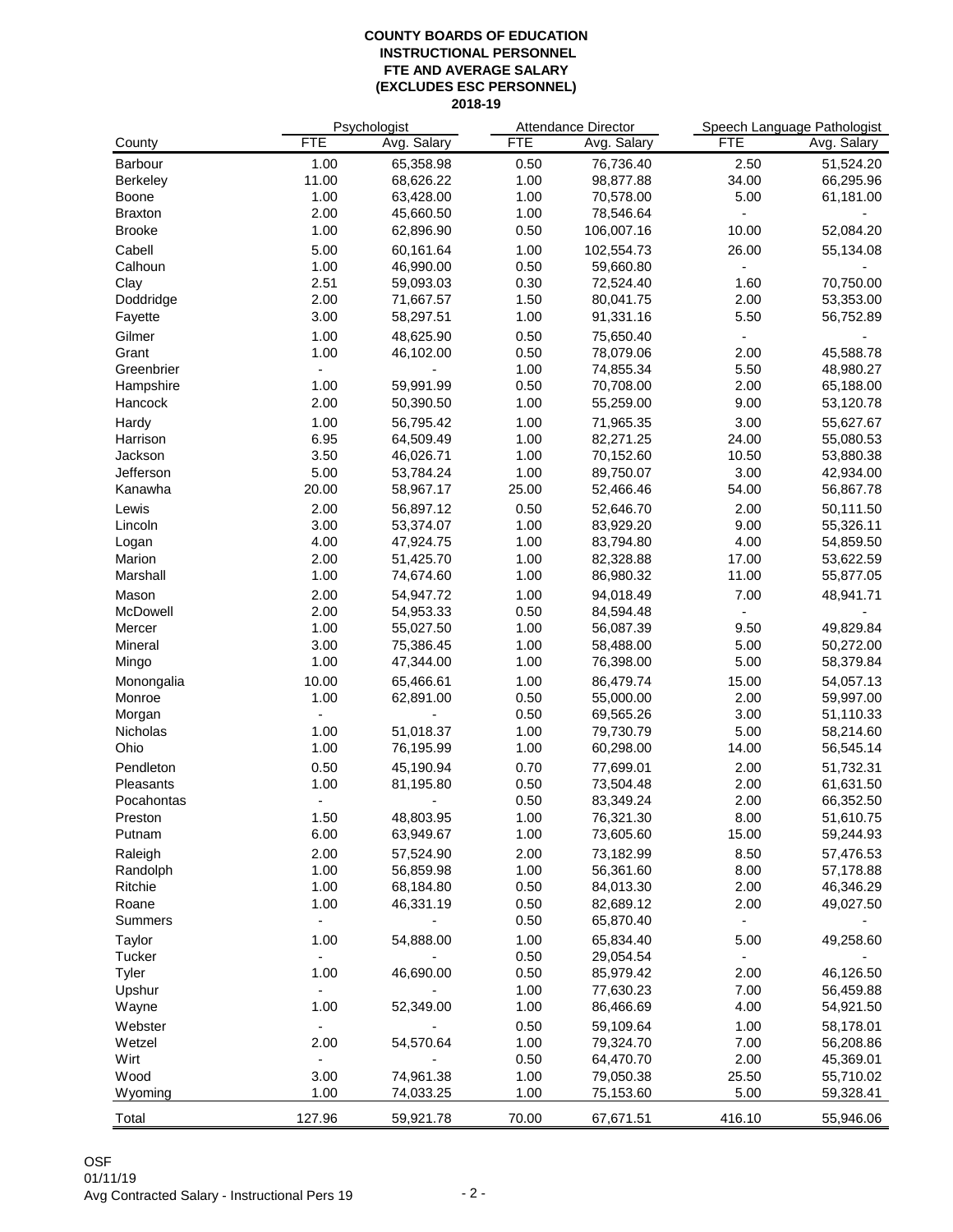|                      | Speech Assistant |             | <b>Remedial Specialist</b>   |             | Academic Coach           |             |
|----------------------|------------------|-------------|------------------------------|-------------|--------------------------|-------------|
| County               | <b>FTE</b>       | Avg. Salary | <b>FTE</b>                   | Avg. Salary | <b>FTE</b>               | Avg. Salary |
| Barbour              |                  |             |                              |             | 3.00                     | 52,104.17   |
| <b>Berkeley</b>      | 6.00             | 43,390.17   |                              |             | 10.00                    | 61,082.35   |
| <b>Boone</b>         |                  |             |                              |             | ÷                        |             |
| <b>Braxton</b>       |                  |             | 0.45                         | 81,969.64   | 3.50                     | 51,039.59   |
| <b>Brooke</b>        |                  |             | 4.00                         | 44,165.25   |                          |             |
| Cabell               |                  |             | 14.00                        | 53,661.86   | 13.00                    | 53,074.10   |
| Calhoun              |                  |             |                              |             | 1.00                     | 57,265.00   |
|                      |                  |             |                              |             |                          |             |
| Clay                 |                  |             | 5.00                         | 45,150.60   |                          |             |
| Doddridge            |                  |             |                              |             |                          |             |
| Fayette              |                  |             |                              |             | 3.00                     | 55,458.61   |
| Gilmer               |                  |             | 4.00                         | 48,888.25   | 4.00                     | 51,060.62   |
| Grant                |                  |             | 3.50                         | 49,438.36   | 1.50                     | 55,282.21   |
| Greenbrier           | 1.00             | 35,195.00   | 15.50                        | 50,273.36   | 5.00                     | 48,663.41   |
| Hampshire            |                  |             | 6.00                         | 51,142.00   | 4.00                     | 54,363.25   |
| Hancock              |                  |             | 8.00                         | 49,808.57   |                          |             |
| Hardy                |                  |             | 5.50                         | 49,981.14   |                          |             |
| Harrison             |                  |             | 35.00                        | 49,755.53   | 2.00                     | 44,117.50   |
| Jackson              |                  |             | 16.50                        | 55,381.03   | 1.00                     | 60,549.40   |
| Jefferson            | 4.00             | 40,357.25   | 10.00                        | 50,242.06   | 3.00                     | 57,954.05   |
| Kanawha              |                  |             | $\blacksquare$               |             | 7.00                     | 54,976.94   |
| Lewis                |                  |             | 6.00                         | 54,866.04   | 1.00                     | 58,204.00   |
| Lincoln              |                  |             | 1.00                         | 45,303.00   | 3.00                     | 58,223.08   |
| Logan                |                  |             | 22.00                        | 51,839.32   | 2.00                     | 44,306.00   |
| Marion               | 2.00             | 36,164.00   | 1.00                         | 52,135.00   | 1.00                     | 60,216.00   |
| Marshall             |                  |             | 17.00                        | 53,115.29   | 2.00                     | 55,757.10   |
| Mason                |                  |             |                              |             |                          |             |
| McDowell             |                  |             | 7.00                         | 56,547.67   |                          |             |
| Mercer               | 1.00             | 47,571.00   | 35.00                        | 48,802.50   | 1.00                     | 62,168.08   |
| Mineral              | 2.00             | 38,839.00   | $\qquad \qquad \blacksquare$ |             |                          |             |
| Mingo                |                  |             | 12.00                        | 52,216.08   | 8.00                     | 56,610.46   |
|                      |                  |             |                              |             | 8.00                     |             |
| Monongalia<br>Monroe |                  |             | 14.00                        | 56,052.14   |                          | 55,269.43   |
|                      |                  |             |                              |             |                          |             |
| Morgan               |                  |             | 8.50                         | 48,543.00   |                          |             |
| Nicholas<br>Ohio     |                  |             | 0.50<br>16.50                | 67,113.74   | 3.00                     | 53,182.73   |
|                      |                  |             |                              | 51,351.00   |                          |             |
| Pendleton            |                  |             | $\blacksquare$               |             |                          |             |
| Pleasants            |                  |             | 3.00                         | 47,119.33   |                          |             |
| Pocahontas           |                  |             | 4.50                         | 50,048.22   | 0.50                     | 45,342.00   |
| Preston              |                  |             |                              |             | 11.00                    | 50,378.14   |
| Putnam               |                  |             | 14.00                        | 54,659.00   |                          |             |
| Raleigh              | 6.00             | 45,844.83   | 17.00                        | 52,775.53   | 5.00                     | 61,324.28   |
| Randolph             |                  |             | $\qquad \qquad \blacksquare$ |             |                          |             |
| Ritchie              | 1.00             | 48,578.00   | 5.00                         | 49,582.40   |                          |             |
| Roane                | 1.00             | 35,870.00   |                              |             |                          |             |
| Summers              |                  |             | 1.00                         | 44,753.00   |                          |             |
| Taylor               |                  |             | 5.00                         | 46,377.20   | 1.00                     | 46,352.00   |
| Tucker               |                  |             | $\blacksquare$               |             | 0.50                     | 29,054.54   |
| Tyler                |                  |             | 6.00                         | 43,862.83   | ٠                        |             |
| Upshur               |                  |             |                              |             | 2.00                     | 57,358.88   |
| Wayne                | 4.00             | 40,290.50   | 14.00                        | 46,193.59   |                          |             |
| Webster              |                  |             | 2.00                         | 55,428.50   | $\overline{\phantom{a}}$ |             |
| Wetzel               | 1.00             | 38,348.00   | 1.00                         | 63,216.00   | 2.00                     | 65,935.84   |
| Wirt                 |                  |             | $\qquad \qquad \blacksquare$ |             | $\overline{\phantom{a}}$ |             |
| Wood                 |                  |             | 3.00                         | 48,725.67   | 9.00                     | 54,157.44   |
| Wyoming              |                  |             | ÷,                           |             | 4.00                     | 56,524.88   |
|                      |                  |             |                              |             |                          |             |
| Total                | 29.00            | 41,847.21   | 343.45                       | 51,066.24   | 125.00                   | 54,633.66   |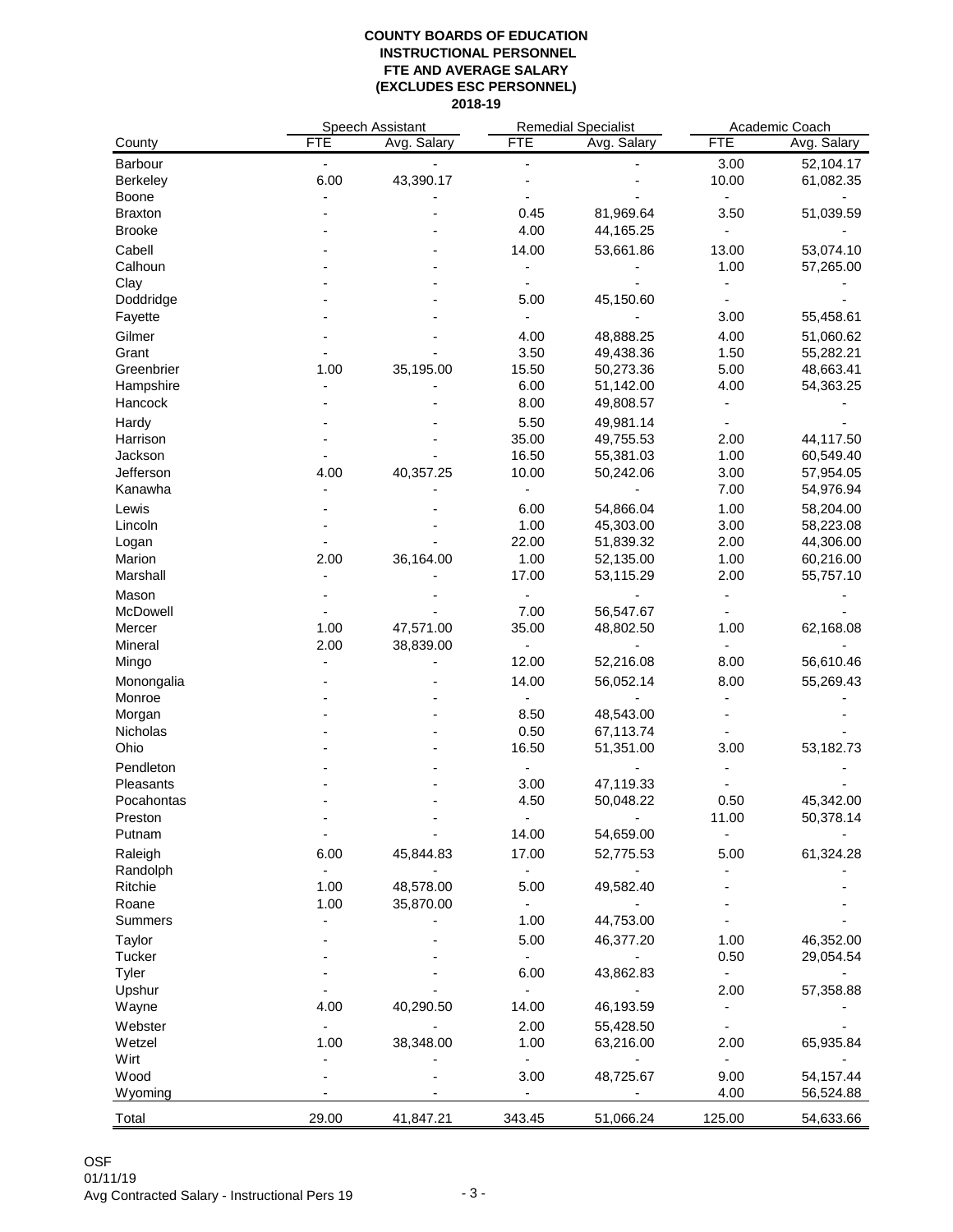|                |                          | 2018-19<br>Technology      |                          |                               | Curriculum            |             |
|----------------|--------------------------|----------------------------|--------------------------|-------------------------------|-----------------------|-------------|
|                |                          | <b>Activities Director</b> |                          | <b>Integration Specialist</b> | Enrichment Instructor |             |
| County         | <b>FTE</b>               | Avg. Salary                | <b>FTE</b>               | Avg. Salary                   | <b>FTE</b>            | Avg. Salary |
| Barbour        | 1.00                     | 57,479.07                  | 1.36                     | 56,137.06                     | L,                    |             |
| Berkeley       |                          |                            |                          |                               |                       |             |
| Boone          |                          |                            |                          |                               |                       |             |
| <b>Braxton</b> |                          |                            |                          |                               |                       |             |
|                |                          |                            |                          |                               |                       |             |
| <b>Brooke</b>  | 0.50                     | 83,380.52                  |                          |                               |                       |             |
| Cabell         | 1.50                     | 55,445.00                  |                          |                               |                       |             |
| Calhoun        |                          |                            | 0.50                     | 42,255.98                     |                       |             |
| Clay           |                          |                            | $\overline{\phantom{a}}$ |                               |                       |             |
| Doddridge      |                          |                            | 3.00                     | 55,059.45                     |                       |             |
| Fayette        |                          |                            | 1.00                     | 63,791.89                     |                       |             |
| Gilmer         |                          |                            | 1.00                     | 58,338.70                     |                       |             |
| Grant          | 1.00                     | 43,623.30                  | 3.00                     | 47,455.00                     |                       |             |
| Greenbrier     | 1.00                     | 73,450.63                  | 4.00                     | 44,657.29                     |                       |             |
| Hampshire      | 0.50                     | 49,112.20                  | 1.00                     | 63,651.50                     |                       |             |
| Hancock        | 1.00                     | 58,075.20                  | 4.00                     | 47,150.00                     |                       |             |
|                |                          |                            |                          |                               |                       |             |
| Hardy          | $\overline{\phantom{a}}$ |                            | $\frac{1}{2}$            |                               |                       |             |
| Harrison       | 1.00                     | 45,240.00                  | 3.00                     | 56,155.57                     |                       |             |
| Jackson        |                          |                            | 3.50                     | 55,980.21                     |                       |             |
| Jefferson      | 1.00                     | 76,198.75                  | 3.00                     | 62,286.90                     |                       |             |
| Kanawha        |                          |                            | $\frac{1}{2}$            |                               |                       |             |
| Lewis          |                          |                            | 3.00                     | 48,940.34                     |                       |             |
| Lincoln        |                          |                            | 1.00                     | 47,827.00                     |                       |             |
| Logan          |                          |                            |                          |                               |                       |             |
| Marion         |                          |                            |                          |                               |                       |             |
| Marshall       | 2.00                     | 65,240.50                  | 1.00                     | 68,041.05                     |                       |             |
| Mason          |                          |                            | 2.00                     | 61,321.00                     |                       |             |
| McDowell       |                          |                            | 1.00                     | 57,432.00                     |                       |             |
| Mercer         |                          |                            | 7.00                     | 47,351.43                     |                       |             |
| Mineral        |                          |                            | $\centerdot$             |                               |                       |             |
| Mingo          |                          |                            | 2.00                     | 56,581.38                     |                       |             |
|                |                          |                            |                          |                               |                       |             |
| Monongalia     |                          |                            | 13.50                    | 54,550.09                     |                       |             |
| Monroe         |                          |                            | 1.50                     | 46,729.00                     |                       |             |
| Morgan         |                          |                            | 2.25                     | 53,257.41                     |                       |             |
| Nicholas       |                          |                            | 2.00                     | 46,822.50                     |                       |             |
| Ohio           |                          |                            | 1.00                     | 41,517.00                     |                       |             |
| Pendleton      |                          |                            |                          |                               |                       |             |
| Pleasants      |                          |                            | 1.00                     | 68,173.15                     |                       |             |
| Pocahontas     |                          |                            |                          |                               |                       |             |
| Preston        | 1.00                     | 38,682.00                  | 6.00                     | 50,910.87                     |                       |             |
| Putnam         |                          |                            |                          |                               |                       |             |
| Raleigh        |                          |                            | 4.00                     | 56,210.29                     |                       |             |
| Randolph       |                          |                            | 1.00                     | 61,391.00                     |                       |             |
| Ritchie        |                          |                            | 1.00                     | 44,451.00                     |                       |             |
| Roane          |                          |                            | 1.00                     | 52,004.70                     |                       |             |
|                |                          |                            |                          |                               |                       |             |
| Summers        |                          |                            | 1.00                     | 47,865.00                     |                       |             |
| Taylor         |                          |                            |                          |                               |                       |             |
| Tucker         |                          |                            |                          |                               |                       |             |
| Tyler          |                          |                            |                          |                               |                       |             |
| Upshur         |                          |                            | 4.00                     | 58,071.54                     |                       |             |
| Wayne          |                          |                            | 1.00                     | 55,237.60                     |                       |             |
| Webster        |                          |                            | 1.00                     | 57,865.00                     |                       |             |
| Wetzel         |                          |                            | 2.00                     | 59,881.44                     |                       |             |
| Wirt           |                          |                            | 2.00                     | 53,202.05                     |                       |             |
| Wood           |                          |                            | 2.00                     | 52,141.00                     |                       |             |
| Wyoming        |                          |                            | $\frac{1}{2}$            |                               |                       |             |
|                |                          |                            |                          |                               |                       |             |
| Total          | 11.50                    | 58,490.77                  | 92.61                    | 53,322.52                     |                       |             |